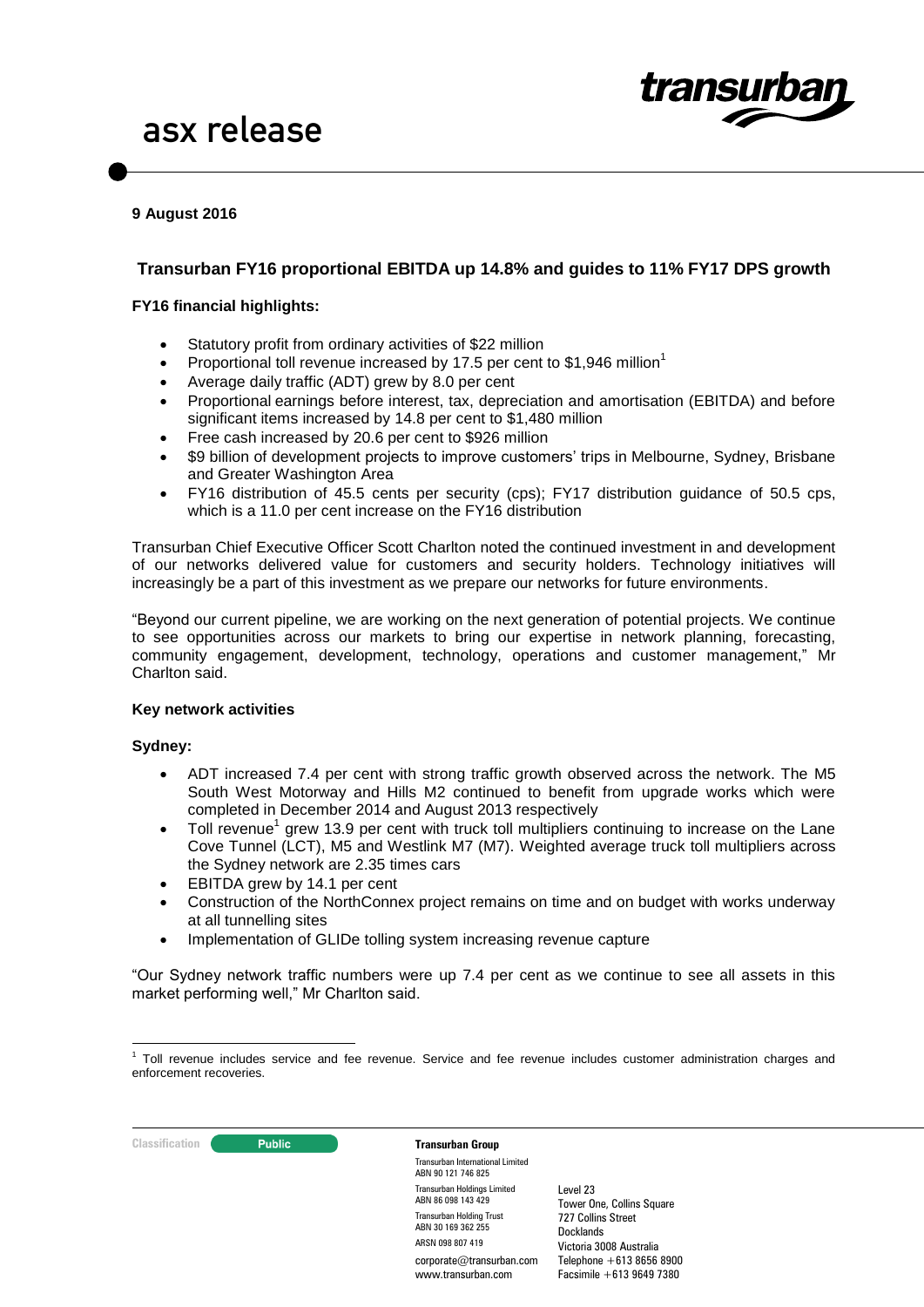

### **Melbourne:**

- ADT increased by 1.0 per cent, with average weekend/public holiday traffic growth of 3.2 per cent
- Toll revenue<sup>1</sup> increased by 7.3 per cent
- EBITDA was up 7.9 per cent
- Major Construction commenced on the CityLink Tulla Widening project in mid-March 2016 and is expected to be completed by early 2018
- Transurban is continuing to work with the Victoria Government on the \$5.5 billion Western Distributor proposal. Financial close is expected on the project by late 2017
- Works to commence on the Monash Freeway Upgrade in September 2016 and are scheduled for completion in 2018

"Our CityLink Tulla Widening project is progressing on time and on budget with traffic disruption being managed to minimise the impact to drivers," Mr Charlton said.

### **Brisbane:**

- ADT increased 26.5 per cent
- $\bullet$  Toll revenue<sup>1</sup> grew by 18.1 per cent
- EBITDA was up 18.1 per cent
- Financial close was reached on AirportlinkM7 on 1 April 2016
- Brisbane City Council has entered discussions with Transurban Queensland for the potential delivery of the Inner City Bypass upgrade

"We are pleased to see the performance of our two newest assets, Legacy Way and AirportLinkM7 at the upper end of expectations. These assets strengthen our network position in Brisbane by providing an attractive path to the north of the city. We have also announced our first potential development project with the Brisbane City Council via the Inner City Bypass upgrade. This project will relieve congestion and improve safety for drivers," Mr Charlton said.

### **Greater Washington Area:**

- ADT increased 13.5 per cent
- $\bullet$  Toll revenue<sup>1</sup> grew 107.8 per cent influenced by the continued ramp up and a full year of operations on the 95 Express Lanes
- EBITDA was up 140.3 per cent
- An agreement has been reached with VDOT to extend the 95 Express Lanes by three kilometres. Transurban's capital contribution is US\$25 million
- In addition Transurban is negotiating a further 14 kilometre extension to the 95 Express Lanes as part of the Atlantic Gateway Extension Project
- Transurban has been shortlisted in the competitive process to design, build, finance, operate and maintain the Express Lanes system on the I-66. Proposals are due in October 2016

"Our two North American assets continue to deliver strong traffic growth, giving us confidence to expand the 95 Express Lanes inside the beltway and to the south," Mr Charlton said.

 1 Toll revenue includes service and fee revenue. Service and fee revenue includes customer administration charges and enforcement recoveries.



Transurban International Limited ABN 90 121 746 825 Transurban Holdings Limited ABN 86 098 143 429 Transurban Holding Trust ABN 30 169 362 255 ARSN 098 807 419 corporate@transurban.com www.transurhan.com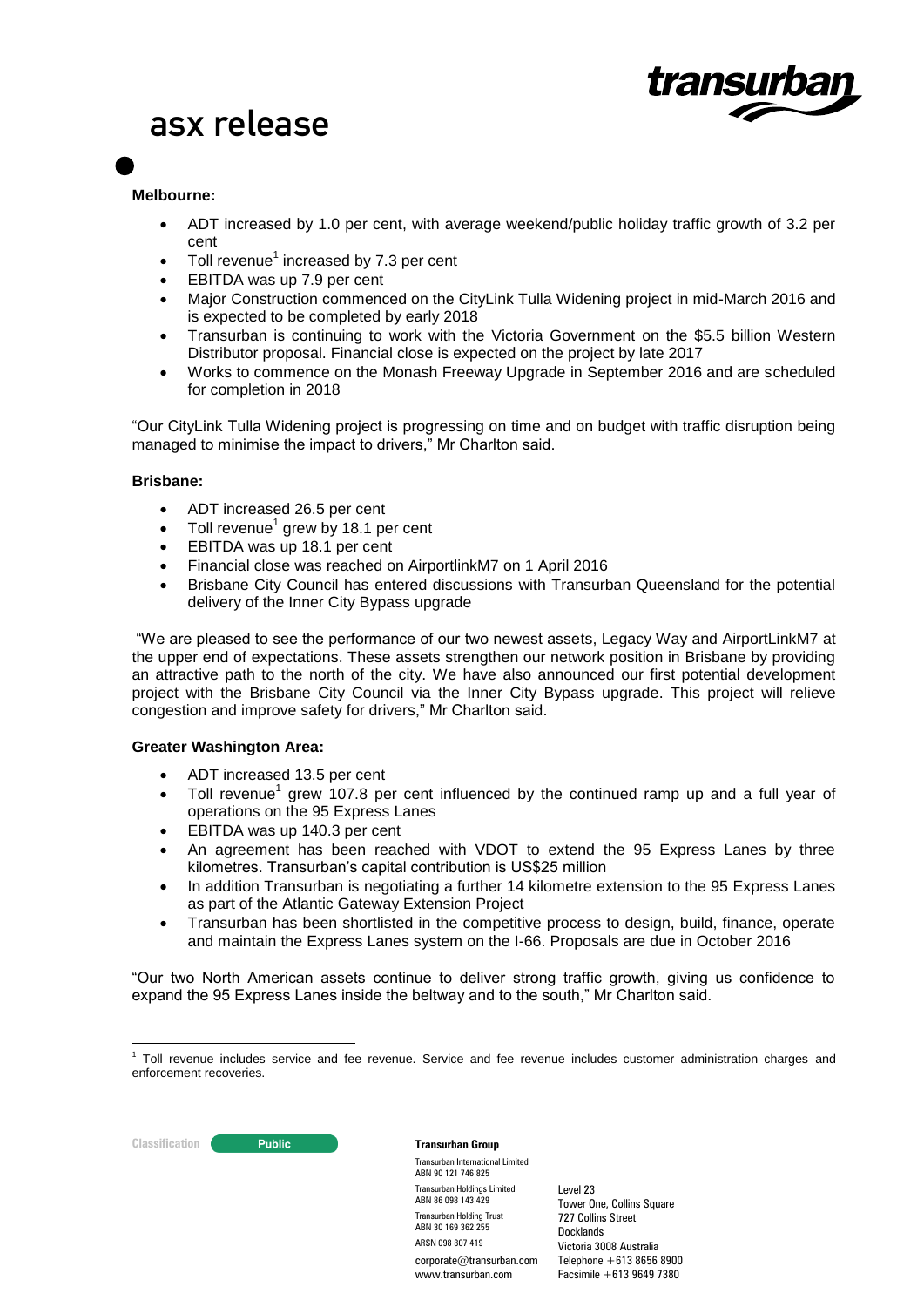

### **Distribution and DRP**

A distribution totalling 23.0 cps will be paid on 12 August 2016 for the six months ended 30 June 2016. This will consist of a 19.5 cps distribution from Transurban Holding Trust and a 3.5 cps fully franked dividend from Transurban Holdings Limited.

The Distribution Reinvestment Plan (DRP) will operate again for this distribution payment. For further information on distributions and the DRP, visit the Investor Centre at [www.transurban.com.](http://www.transurban.com/)

### **Outlook**

FY17 distribution guidance of 50.5 cps has been provided.

"Transurban expects to deliver double digit year on year growth in distributions again this year," Mr Charlton said.

### **Market briefing**

Transurban will be providing a market briefing at 9.30am (AEDT) today, 9 August 2016. The market briefing will be webcast via the Transurban website at www.transurban.com.

**ENDS**

 $U\Omega$ 

**Amanda Street** Company Secretary

**Investor enquiries Jessica O'Brien**  Investor Relations Manager +613 8656 8364

*Note: Further details are provided in the Appendices and the Investor Presentation attached to this release.*

#### **Classification Constitution Transurban Group**

Transurban International Limited ABN 90 121 746 825 Transurban Holdings Limited ABN 86 098 143 429 Transurban Holding Trust ABN 30 169 362 255 ARSN 098 807 419 corporate@transurban.com www.transurhan.com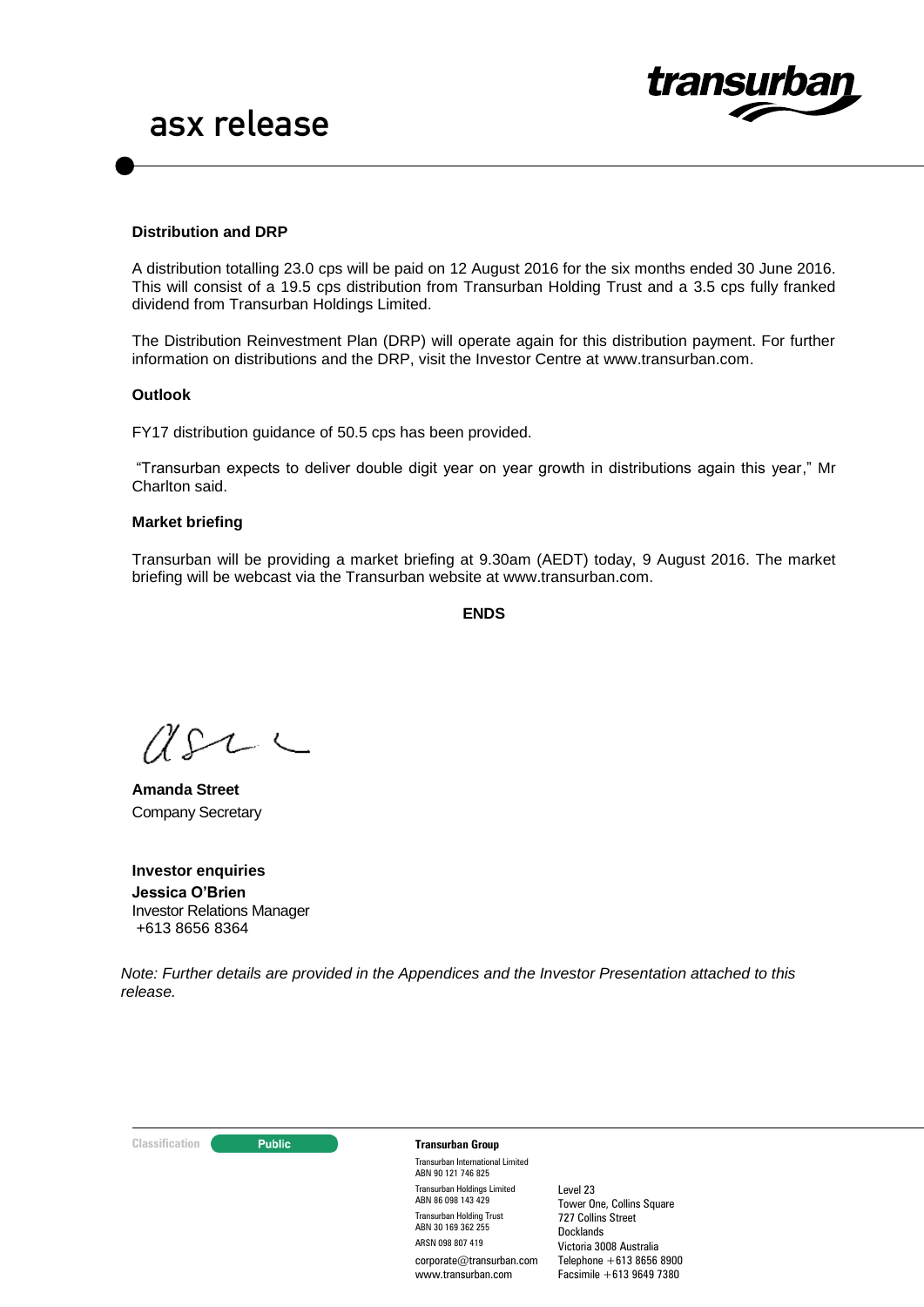

# asx release

# **Appendix 1:**

Statutory results

|                                                                                                                     | <b>FY16</b><br>\$m | <b>FY15</b><br>\$m | % change          |
|---------------------------------------------------------------------------------------------------------------------|--------------------|--------------------|-------------------|
| Toll revenue                                                                                                        | 1,870              | 1,611              | 16.1%             |
| Construction revenue                                                                                                | 282                | 190                | 48.4%             |
| Other revenue                                                                                                       | 58                 | 59                 | (1.7%)            |
| <b>Total revenue</b>                                                                                                | 2,210              | 1,860              | 18.8%             |
| Employee benefits expenses                                                                                          | (149)              | (130)              | 14.6%             |
| Road operating costs                                                                                                | (309)              | (243)              | 27.2%             |
| Construction costs                                                                                                  | (282)              | (185)              | 52.4%             |
| Transaction and integration costs                                                                                   | (131)              | (429)              | (69.5%)           |
| Corporate / other expenses                                                                                          | (91)               | (91)               | 0.0%              |
| <b>Total costs</b>                                                                                                  | (962)              | (1,078)            | $(10.8\%)$        |
| Profit before depreciation and amortisation, net<br>finance costs, equity accounted investments and<br>income taxes | 1,248              | 782                | 59.6%             |
| Depreciation and amortisation                                                                                       | (584)              | (551)              | 6.0%              |
| Net finance costs                                                                                                   | (728)              | (611)              | 19.1%             |
| Share of net profits of equity accounted investments                                                                | 17                 | 17                 | 0.0%              |
| Profit/(loss) before income tax                                                                                     | (47)               | (363)              | $(87.1\%)$        |
| Income tax benefit (expense)                                                                                        | 69                 | (10)               | N.M. <sup>1</sup> |
| Profit/(loss) from continuing operations                                                                            | 22                 | (373)              | N.M. <sup>1</sup> |

<sup>1</sup>Not meaningful.

# **Classification Transurban Group**

Transurban International Limited ABN 90 121 746 825 Transurban Holdings Limited ABN 86 098 143 429 Transurban Holding Trust ABN 30 169 362 255 ARSN 098 807 419 corporate@transurban.com www.transurban.com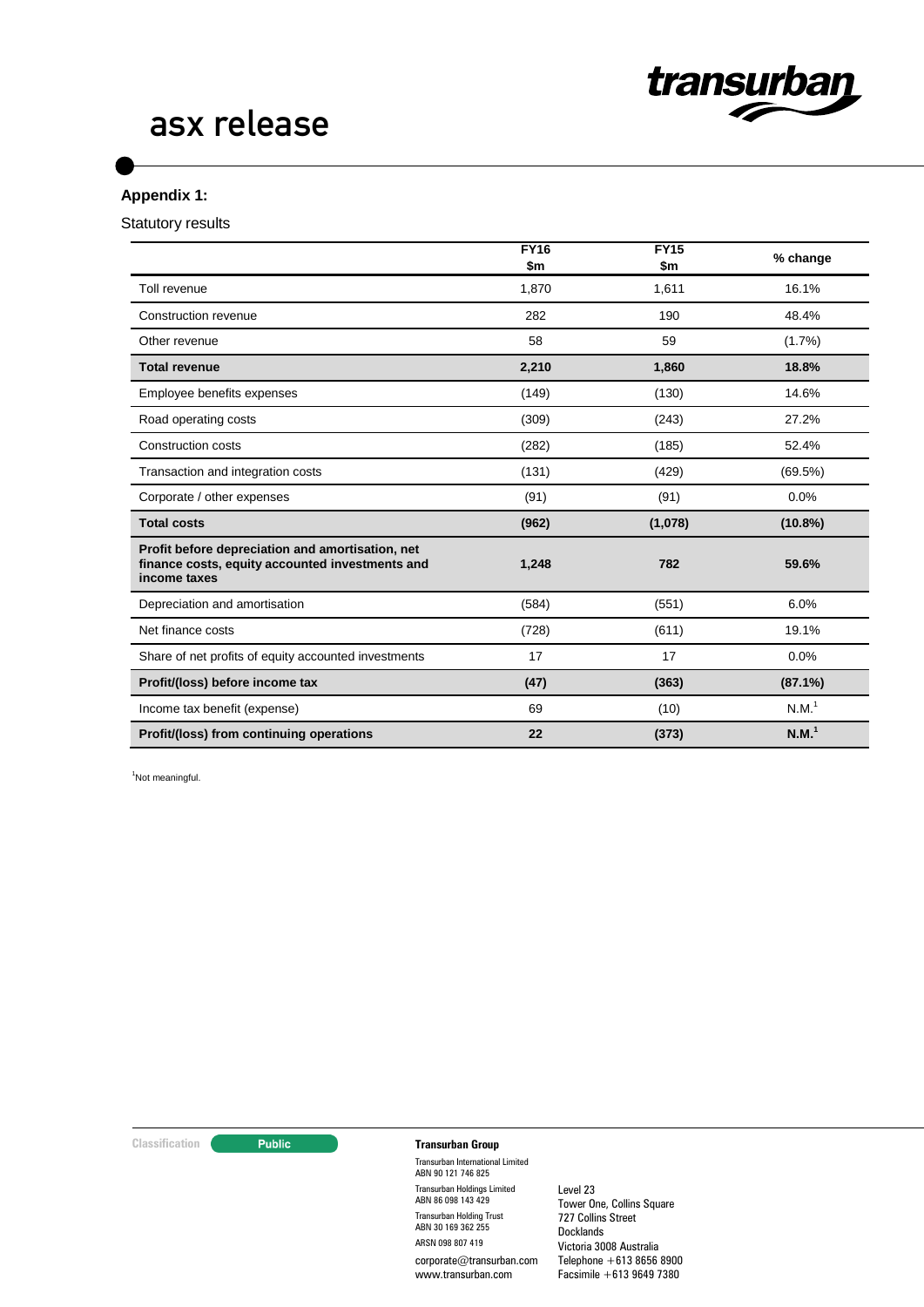

# asx release

# **Appendix 2:**

Proportional results

|                                             | <b>FY16</b><br>\$m | <b>FY15</b><br>\$m | % change   |
|---------------------------------------------|--------------------|--------------------|------------|
| Toll revenue                                | 1.946              | 1.656              | 17.5%      |
| Other revenue                               | 60                 | 70                 | (14.3%)    |
| <b>Total revenue</b>                        | 2,006              | 1,726              | 16.2%      |
| <b>Total costs</b>                          | (526)              | (437)              | 20.4%      |
| <b>EBITDA</b> (excluding significant items) | 1,480              | 1,289              | 14.8%      |
| Significant items                           | (82)               | (272)              | $(69.9\%)$ |
| <b>EBITDA</b>                               | 1,398              | 1,017              | 37.5%      |

# **Classification Transurban Group**

Transurban International Limited ABN 90 121 746 825 Transurban Holdings Limited ABN 86 098 143 429 Transurban Holding Trust ABN 30 169 362 255 ARSN 098 807 419 corporate@transurban.com www.transurban.com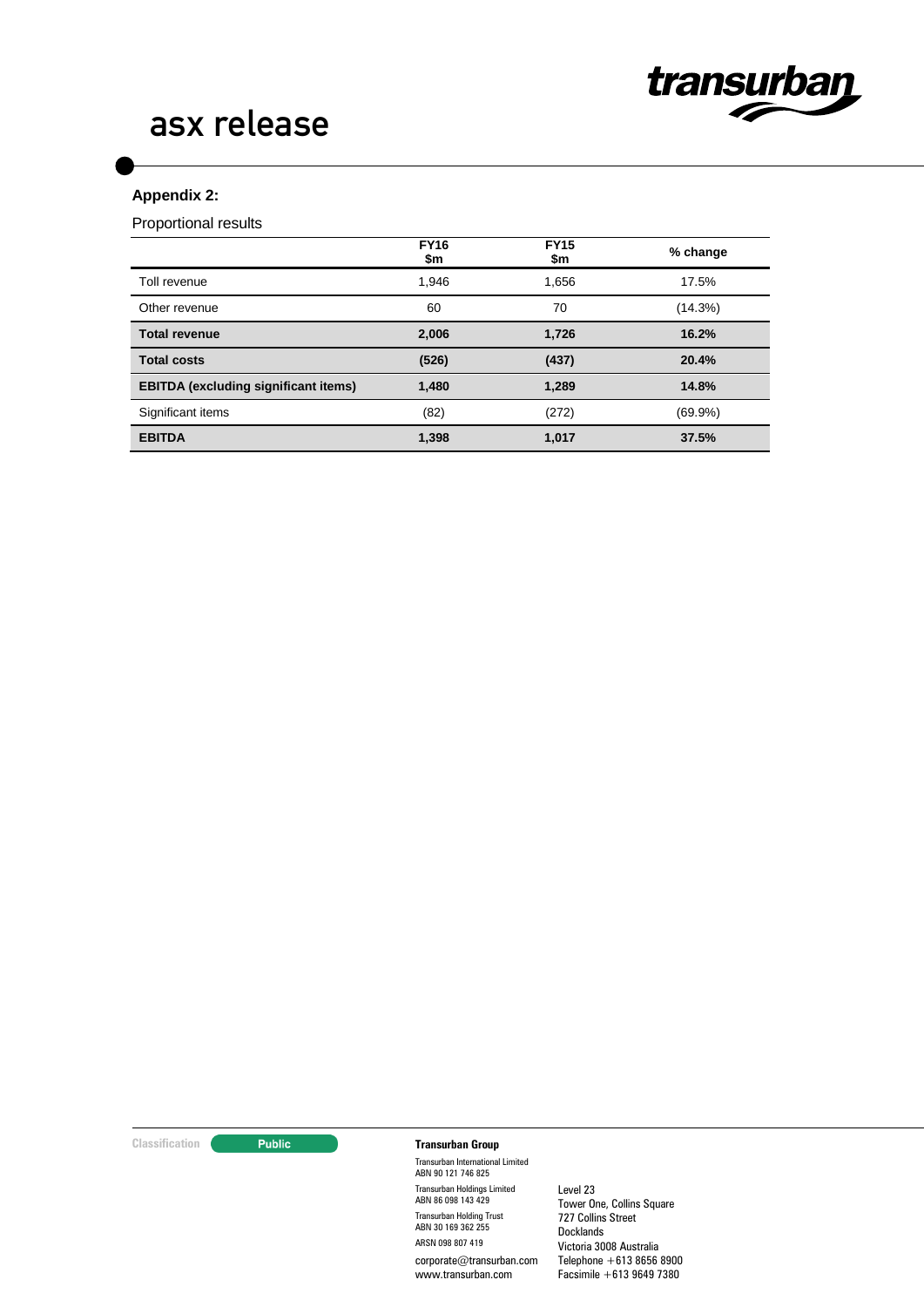# **Appendix 3:**

Proportional results by segment (excluding significant items)

| <b>FY16</b>                                          | Melbourne,<br><b>Victoria</b> | Sydney,<br><b>New South</b><br>Wales | Brisbane,<br>Queensland <sup>1</sup> | Greater<br>Washington<br>Area <sup>2</sup> | Corporate<br>and other | <b>TOTAL</b> |
|------------------------------------------------------|-------------------------------|--------------------------------------|--------------------------------------|--------------------------------------------|------------------------|--------------|
| Toll revenue (\$m)                                   | 660                           | 799                                  | 313                                  | 174                                        | $\Omega$               | 1,946        |
| Other revenue (\$m)                                  | 21                            | 28                                   | 7                                    | 0                                          | 4                      | 60           |
| Total revenue (\$m)                                  | 681                           | 827                                  | 320                                  | 174                                        | 4                      | 2,006        |
| Total costs (\$m)                                    | (117)                         | (190)                                | (102)                                | (88)                                       | (29)                   | (526)        |
| <b>EBITDA</b> (excluding<br>significant items) (\$m) | 564                           | 637                                  | 218                                  | 86                                         | (25)                   | 1,480        |
| Toll revenue growth                                  | 7.3%                          | 13.9%                                | 18.1%                                | 107.8%                                     | N/A                    | 17.5%        |
| Traffic growth <sup>3</sup>                          | 1.0%                          | 7.4%                                 | 26.5%                                | 13.5%                                      | N/A                    | 8.0%         |
| EBITDA growth (excluding<br>significant items)       | 7.9%                          | 14.1%                                | 18.1%                                | 140.3%                                     | 150.0%                 | 14.8%        |

1. Excluding Legacy Way and AirportlinkM7 from FY16, ADT increased by 2.7%, toll revenue grew by 5.4%, EBITDA grew by 13% and EBITDA margin is 74.7%.

2. Toll revenue growth and EBITDA growth are calculated in USD.

3. Traffic growth is based on movement in ADT.

# **Classification Transurban Group**

Transurban International Limited ABN 90 121 746 825 Transurban Holdings Limited ABN 86 098 143 429 Transurban Holding Trust ABN 30 169 362 255 ARSN 098 807 419 corporate@transurban.com www.transurban.com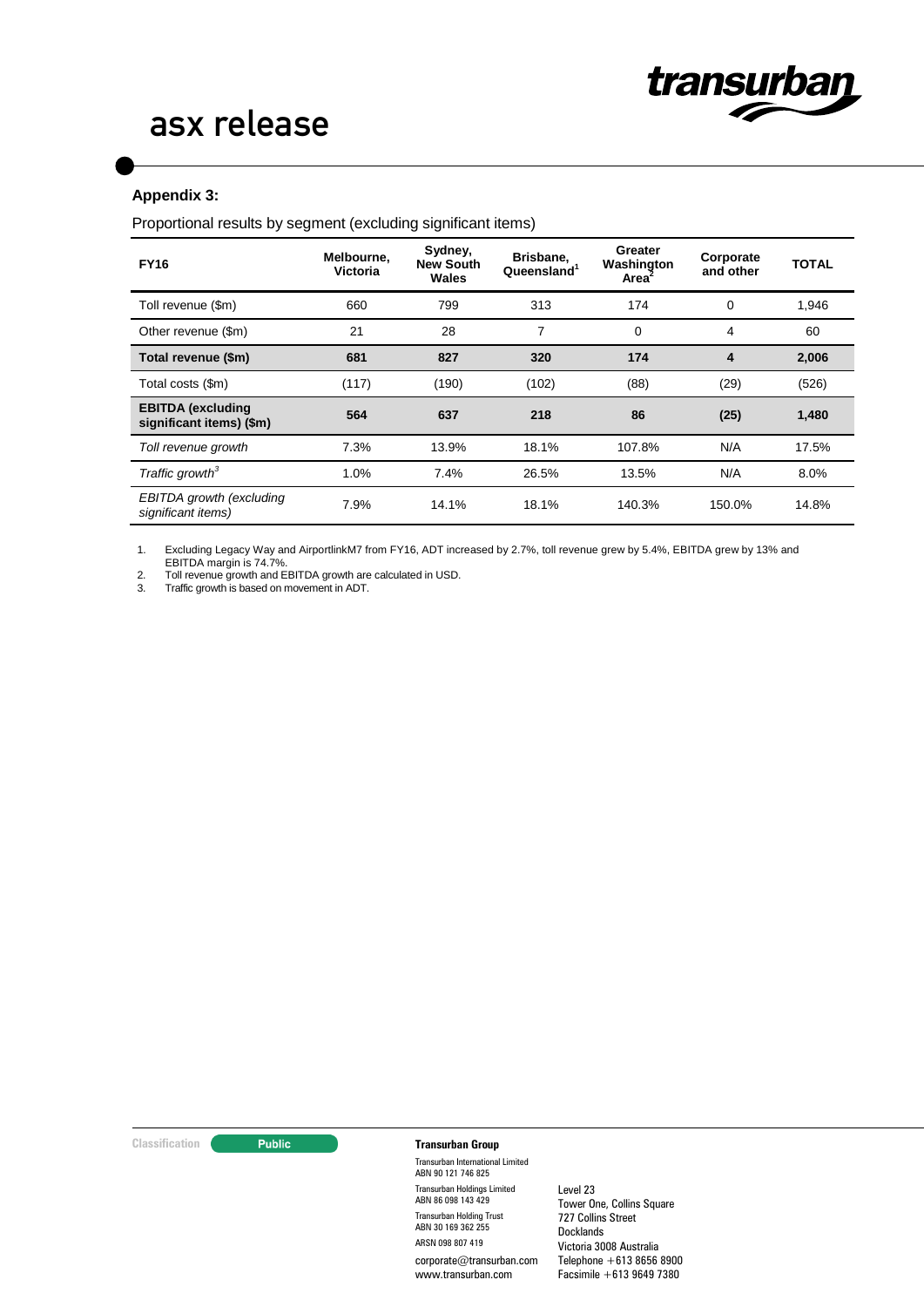

# asx release

# **Appendix 4:**

Reconciliation of Statutory EBITDA to Proportional EBITDA

|                                                                   | <b>FY16</b><br>\$m | <b>FY15</b><br>\$m |
|-------------------------------------------------------------------|--------------------|--------------------|
| <b>Statutory EBITDA</b>                                           | 1,248              | 782                |
| Less: EBITDA attributable to non-controlling interest – ED        | (24)               | (20)               |
| Less: EBITDA attributable to non-controlling interest - Drive USA |                    | (3)                |
| Less: EBITDA attributable to non-controlling interest - TQ        | (82)               | 44                 |
| Add: M5 proportional EBITDA                                       | 111                | 98                 |
| Add: M7 proportional EBITDA                                       | 145                | 116                |
| <b>Proportional EBITDA</b>                                        | 1,398              | 1,017              |
| Significant items                                                 | 82                 | 272                |
| Proportional EBITDA (excluding significant items)                 | 1,480              | 1,289              |

# **Classification Transurban Group**

Transurban International Limited ABN 90 121 746 825 Transurban Holdings Limited ABN 86 098 143 429 Transurban Holding Trust ABN 30 169 362 255 ARSN 098 807 419 corporate@transurban.com www.transurban.com